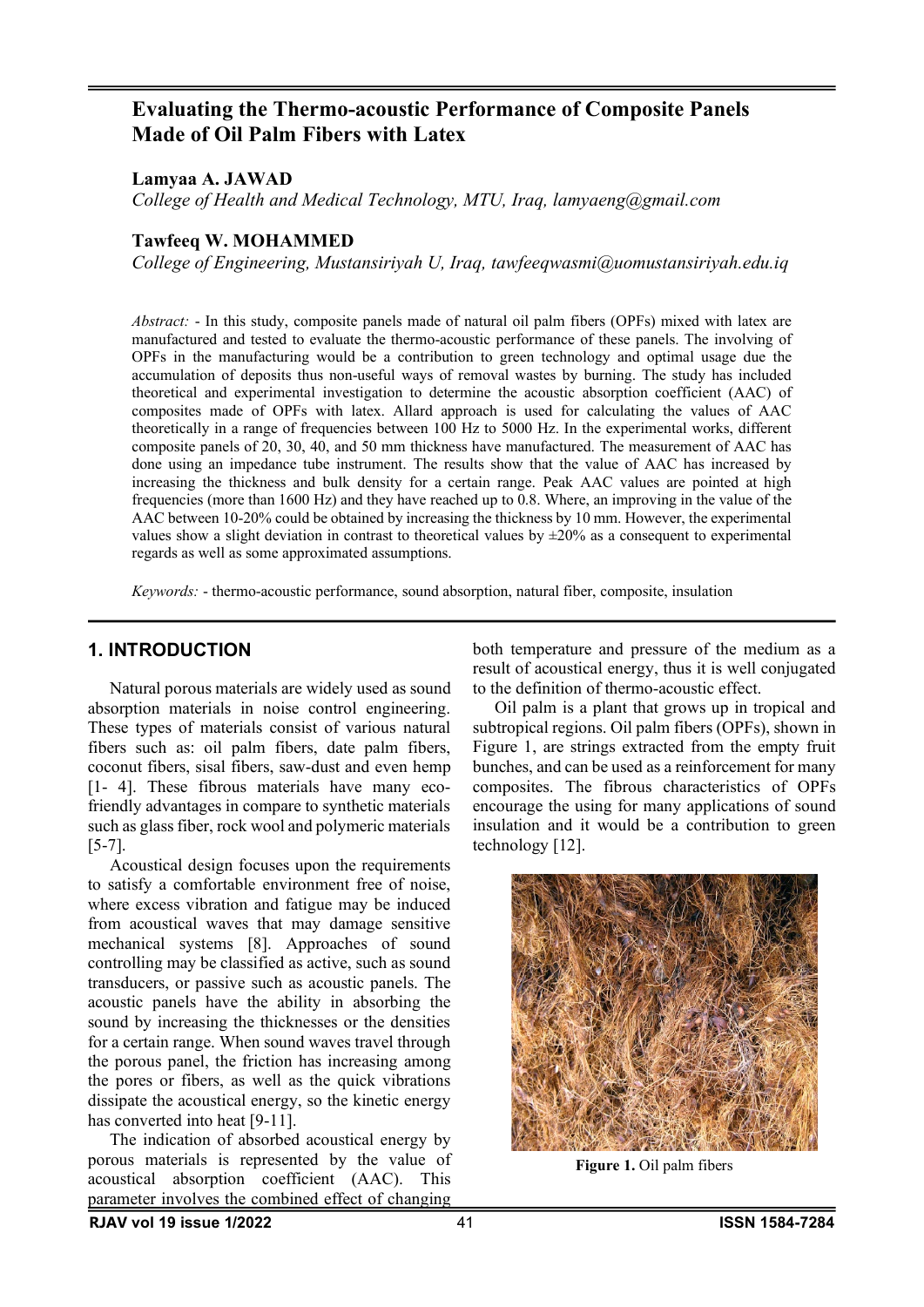Most sound absorption materials are synthetic materials because of their ease of manufacturing though they have certain risks for lungs and eyes. Hence, researchers have looked into natural materials and agricultural waste to find alternatives. These types of materials have many benefits as they are cheaper, non-abrasive and renewable. Also, organic substances impose less health issues during processing.

Recently, several researchers have investigated the thermo-acoustical performance of natural fibers. The composite of fibers mixed with tea leaf layers and woven textile cloth layers were investigated forsound absorption purpose by Ersoy and Küçük (2009) [13]. Whereas, results of adding 1 cm thick layer of tea leaf is providing sound absorber of the equivalent six layers of woven-textile cloth. Ayub, et al. (2009) [14] investigated the behavior of sound absorption of coir natural fiber theoretically by using Delany-Bazley approach [15]. The study shows by increasing the layers of coir fiber, the sound absorption increased in the low-frequency range and be more helpful in the application. In addition, as the density of the coir fiber increases, the acoustic absorption will increase. Analysis of the compression effects of porous materials made of coir fibers for car acoustical application is presented by Nor, et al. (2010) [16].

Moreover, Nor, et al. (2010) [17] studied the effectiveness of different factors by using Allard approach [18] for acoustical absorption by the coir fibers. Where, the factors that have more effectiveness in the absorbing behavior are the diameter and the thickness. Yang, et al. (2011) [19] examined the bundled natural fibers that consist of cashmere, goose down, and kapok for absorption coefficients. The internal structures of these natural materials affected the sound absorption measuring such as mass, air gap, and acoustic frequency. The results have shown a good absorption achievement at a low and medium frequencies. While, at higher frequencies the performance deteriorates. Deveikytė, et al. (2012) [20] examined the activity of various combinations of reeds and straw across a band of frequencies. The comparison depended on the thickness, while the density was similar for all samples at a frequency range 100-3000 Hz. The results show the higher the thickness the better the acoustic performance. Khair, et al. (2014) [21] utilized natural bamboo fibers for acoustical absorption application. The result indicated that at very high frequencies (above 3000 Hz), the 2 cm sample was an optimal choice. To improve the absorption coefficient at low frequencies, a procedure can be carried out in the back layer of the sample by increasing the air gaps. Lamyaa (2015) [22] indicated the acoustical performance of innovative natural

fibers of date palm fiber by using the Johnson–Allard approach. The increasing of the thickness will increase the acoustical performance. Bulk density has similar effect. Furthermore, the validation of AAC values has done by experimental measurements based on the using an impedance tube. Genc and Koruk (2016) [23] studied the sound absorption, elastic characterizes, and damping of Luffa fibers in the vibro-acoustic behaviors through experimental and theoretical models. The Luffa fibers composite samples have 9 mm thickness, while the ratio of volume fraction of the sample made of Luffa fibers to the epoxy was 0.4. The coefficient of absorption increases gradually with the increasing in the frequency as the outcomes appear at high frequencies. Thilagavathi, et al. (2018) [24] used four composite mats of Luffa fibers with the net of kapok and cotton layer and measured the noise reduction coefficient (NRC). These composites were developed by thermal bonding. The results show that by increasing composite mats thicknesses an increase in the sound absorption is obtained due to the addition of kapok/cotton net. The frequency ranged from 250- 2000 Hz, and the NRC value was 0.39 in average.

However, these studies involved the natural fibers to investigate the acoustic performance directly without focusing on the combined effect of thermalacoustic parameters resultant from the thermophysical changes in the porous media due to sound energy, which is introduced by the current study. Where, the study has included theoretical analysis combined between the acoustic absorption and corresponding thermal effects hence many thermophysical properties have been involved. Furthermore, the evaluation of sound absorption of OPFs mixed with latex for different thicknesses, densities and over a band of frequencies has been found depending on the values of AAC that determined theoretically, as well as experimentally for the validation purposes.

# **2. THEORETICAL ANALYSIS**

The study aims to evaluate thermo-acoustical performance of composite panels made of natural oil palm fibers (OPFs) mixed with latex. Acoustic absorption coefficient is the indication parameter, where it is calculated theoretical by an analytical approach and also determined experimentally by measurements. Theoretical values of AAC can be determined by many analytical approaches such as: Delany [15], Allard [18] and Biot [25] which depend on the physical characteristics of fibrous material within a rigid frame modified for acoustic performance. The Allard approach is commonly used by sound engineers and manufacturers due to accuracy and easiness of predicting the acoustic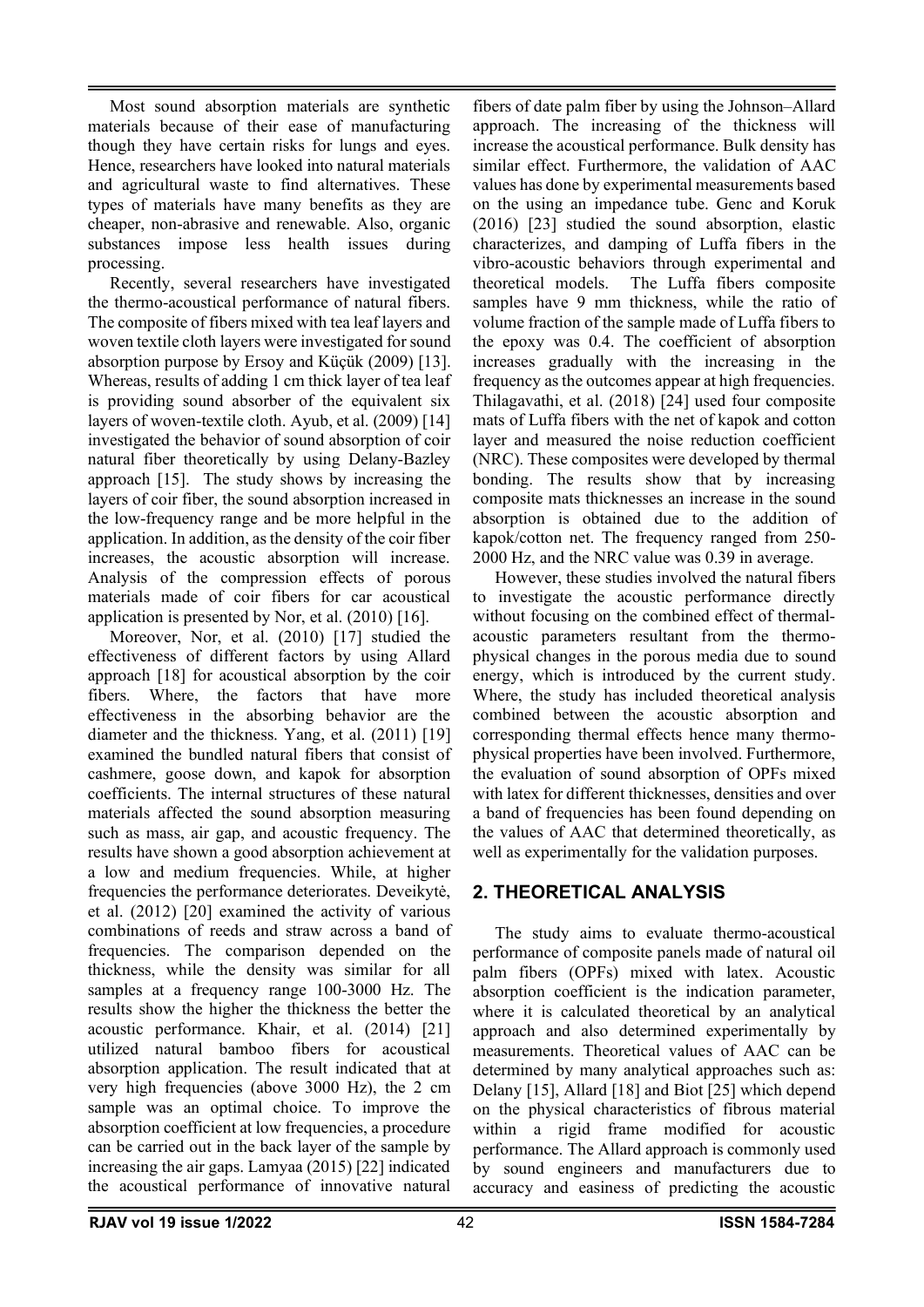performance of the material by calculating AAC values. The advantage of this approach lies in its ease, where the relations depend on thermo-physical properties of the fibers and frequency analysis in order to calculate the impedance and constant propagation. It can be applied widely for porous materials with (f $p_0/\sigma$ ) ratio ranges between (0.01 – 1) [26-29].

The acoustic absorption coefficient (AAC) is commonly denoted by the symbol  $(\alpha)$  and could be calculated by [30]:

$$
\alpha = \frac{4\Gamma_1}{\left(\frac{\Gamma_1}{\sqrt{(\rho_0 C_0)} + 1)}\right)^2 + \left(\frac{\Gamma_2}{\rho_0 C_0}\right)^2}
$$
(1)

where;

Γ1: Real component of surface impedance factor.

Γ2: Imaginary component of surface impedance factor.

C<sub>o</sub>: Speed of sound.

 $\rho_{0}$ : Air density.

The speed of sound  $(C_0)$  is a function of air temperature and it is given by:

$$
C_o = \gamma R_g T \tag{2}
$$

where;

γ: Specific heat ratio.

Rg: gas constant.

T: Air temperature.

The following acoustical parameters are used to find the term  $(\Gamma 1)$ , as  $[15]$ :

$$
Z_f = \rho_0 C_0 \left[ \left\{ 1 + C_1 \left( \frac{f \rho_0}{\sigma} \right)^{C_2} - i \left[ C_3 \left( \frac{f \rho_0}{\sigma} \right)^{C_4} \right] \right\} \right] \tag{3}
$$

$$
\gamma_f = K_0 \left\{ C_s \left( \frac{f \rho_0}{\sigma} \right)^{C_6} + i \left[ 1 + C_7 \left( \frac{f \rho_0}{\sigma} \right)^{C_8} \right] \right\}
$$
(4)

$$
\Gamma_1 = Z_f \coth\left(\gamma_f t_f\right) \tag{5}
$$

where;

- f: frequency.
- σ: Flow resistivity.

 $K<sub>o</sub>$ : Wave number.

 $t_f$ : Thickness of the fibrous panel.

The flow resistivity  $(\sigma)$  is given by:

$$
\sigma = 0.490 \frac{\rho_{bulk}^{1.61}}{d_f} \tag{6}
$$

where;

 $\rho_{bulk}$ : Bulk density of the panel.

 $d\epsilon$ : Diameter of fiber.

The wave number  $(K_0)$  could be found by:

$$
K_0 = \frac{2\pi f}{C_0} \tag{7}
$$

The coefficients  $(C_1-C_8)$  are given in Table 1.

**Table 1.** Coefficients used in theoretical approach [15]

|  | $\vert$ C <sub>1</sub> =0.0570 $\vert$ C <sub>2</sub> =-0.745 $\vert$ C <sub>3</sub> =0.0870 $\vert$ C <sub>4</sub> =-0.732 $\vert$ |  |
|--|-------------------------------------------------------------------------------------------------------------------------------------|--|
|  | $\vert$ C <sub>5</sub> =0.1890 $\vert$ C <sub>6</sub> =-0.595 $\vert$ C <sub>7</sub> =0.0978 $\vert$ C <sub>8</sub> =-0.700         |  |

In order to find the term (Γ2), some parameters should be founded. Firstly, the modulus  $(K_f)$  is calculated by [18]:

$$
K_{f}(\omega) = \frac{\gamma P_{0}}{\gamma - (\gamma - 1) \left[1 + \frac{8\eta}{j\Lambda'^{2} \Pr^{2} \omega \rho_{0}} \left(1 + j\rho_{0} \frac{\omega \Pr^{2} \Lambda'^{2}}{16\eta}\right)^{\frac{1}{2}}\right]^{-1}}
$$
\n(8)

where;

Po: Atmospheric pressure.

Pr: Prandtle number of air.

η: Air viscosity.

ᴧ': Thermal characteristic length.

ω:angular frequency.

The thermal characteristics length (A') is given by:  
\n
$$
\Delta' = 1 / (\pi d_f L)
$$
\n(9)

where;

L: Length of fiber.

The stress-strain relationships due to the energy distortion have been developed by Allard [18] and Biot [25] using the coefficients (P, Q and R), as following;

$$
P = \frac{4}{3}N + K_b + \frac{(1-\varphi)}{\varphi}K_f
$$
 (10)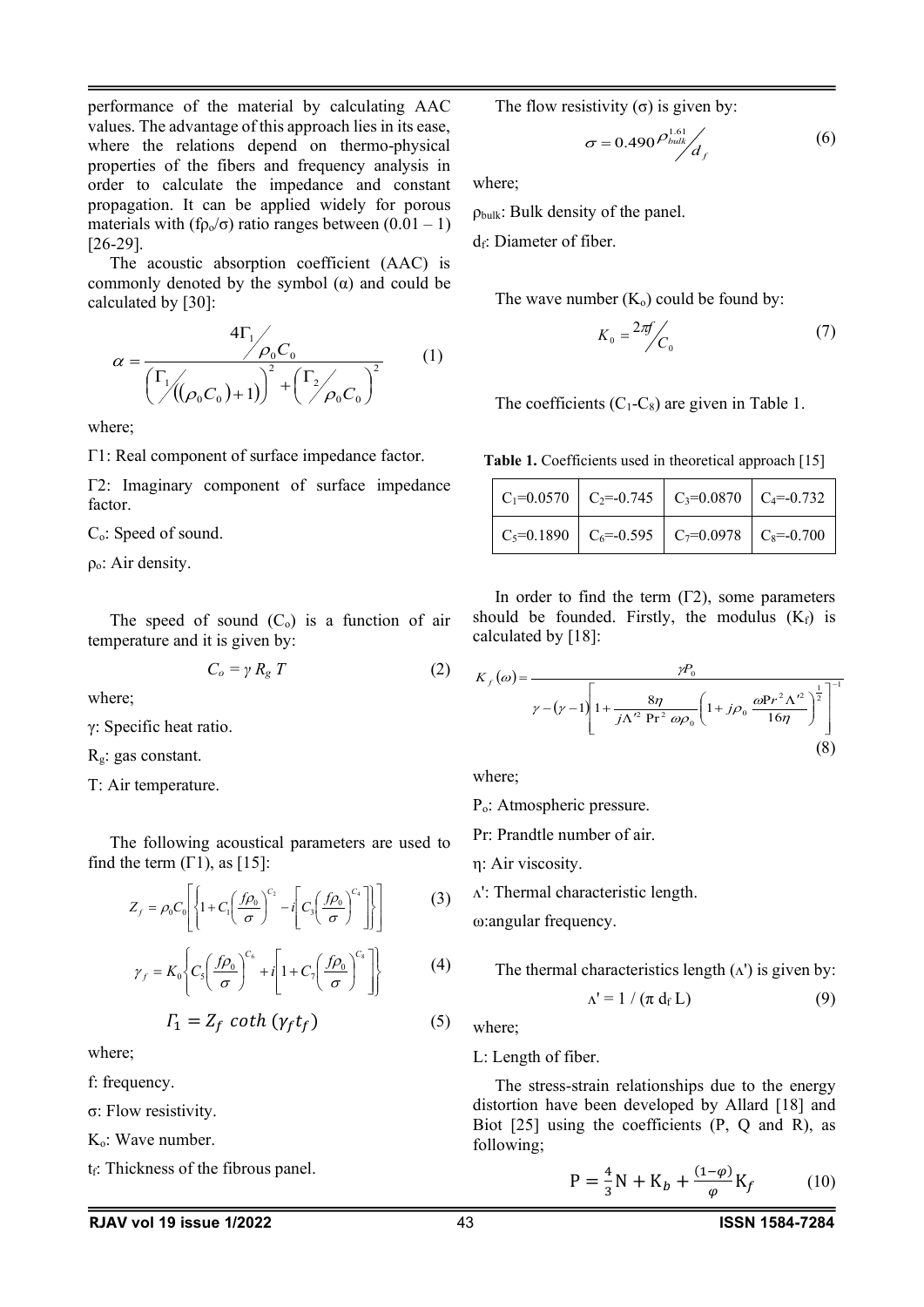$$
Q = \mathrm{K}_f (1 - \varphi) \tag{11}
$$

$$
R = \varphi K_f \tag{12}
$$

where;

N: Shear modulus.

 $K_b$ : Bulk modulus.

φ: Substance porosity.

The values of shear modulus (N) and Poisson's ratio (ν) are estimated as 870 MPa and 0.1, respectively [27-29]. The bulk modulus  $(K_b)$  is given by:

$$
K_b = \frac{2N(\nu + 1)}{3(1 - 2\nu)}\tag{13}
$$

where;

ν: Poisson's ratio .

Now, the viscous influence coefficient  $G(\omega)$  is presented to connect some coupling parameters between the framed material and the air, as following [28]:

$$
G(\omega) = \left(1 + \frac{8j\alpha_{\infty}^2 \eta \rho_0 f \pi}{\sigma^2 \Lambda^2 \varphi^2}\right)^{\frac{1}{2}}
$$
(14)

where;

 $\alpha_{\infty}$ : Tortuosity of porous material. It is given by:

$$
\alpha_{\infty} = \left(\frac{1}{\sqrt{\varphi}}\right) \tag{15}
$$

The coupling parameters  $(\rho_{11}^*, \rho_{12}^*$  and  $\rho_{22}^*)$  are given by:

$$
\rho_{11}^* = \rho_{bulk} + \rho_a - j\sigma\varphi^2 \frac{G(\omega)}{2f\pi} \qquad (16)
$$

$$
\rho_{12}^* = -\rho_a + j\sigma\varphi^2 \frac{G(\omega)}{2f\pi} \qquad (17)
$$

$$
\rho_{22}^* = \varphi \rho_0 + \rho_a - j \sigma \varphi^2 \frac{G(\omega)}{2f\pi} \qquad (18)
$$

where; the inertial coupling  $(\rho_a)$  is given by:

$$
\rho_a = \rho_0 \varphi \left( \alpha_{\infty} - 1 \right) \tag{19}
$$

Furthermore, the dynamic stiffness (*δ*) for flexible solid panels could be calculated by:

$$
\delta_1^2 = \frac{\omega^2}{2\left(PR - Q^2\right)} \left[\frac{P\rho_{22}^* + R\rho_{11}^*}{2Q\rho_{12}^* - \sqrt{\Delta}} - \right] \tag{20}
$$

$$
\delta_2^2 = \frac{\omega^2}{2\left(PR - Q^2\right)} \left[ \frac{P\rho_{22}^* + R\rho_{11}^*}{-2Q\rho_{12}^* + \sqrt{\Delta}} \right] \tag{21}
$$

where,

$$
\Delta = (\mathbf{P}\rho_{22}^* + R\rho_{11}^* - 2Q\rho_{12}^*)^2 - (22) \n4(\mathbf{P}R - Q^2)(\rho_{11}^* \rho_{22}^* - \rho_{12}^*)
$$

The media of propagation waves were utilized to extract four values of property impedance according to transfer in either air or framework, as following:

$$
Z_i^a = \left(R + \frac{Q}{\mu_i}\right) \frac{\delta_i}{\varphi \omega} \quad i = 1, 2 \tag{23}
$$

$$
Z_i^f = (P + Q\mu_i)\frac{\delta_i}{\omega} \quad i = 1, 2 \tag{24}
$$

where;

$$
\mu_{i} = \frac{\mathbf{P}\delta_{i}^{2} - \omega^{2}\rho_{11}^{*}}{\omega^{2}{\rho_{12}}^{*} - Q\delta_{i}^{2}} \quad i = 1, 2 \tag{25}
$$

Finally, the surface impedance  $(\Gamma_f)$  is a function of properties of both incident and reflected pressure waves in porous materials, as following:

$$
\Gamma_f = -j \frac{\left(Z_1^f Z_2^a \mu_2 - Z_2^f Z_1^a \mu_1\right)}{D} \tag{26}
$$

where,

$$
D = (1 - \varphi \mu_2) [Z_1^f - (1 - \varphi) Z_1^a \mu_1] \tan \delta_2 t_f
$$
  
+ (1 - \varphi + \varphi \mu\_1) [Z\_2^a \mu\_2 (1 - \varphi) - Z\_2^f] \tan \delta\_1 t\_f (27)

Equation (26) can be re-written as:

$$
\Gamma_f = j \Gamma_2 \tag{28}
$$

Hence, the term  $(12)$  is extracted as:

$$
\Gamma_2 = -\frac{\left(Z_1^f Z_2^a \mu_2 - Z_2^f Z_1^a \mu_1\right)}{D} \tag{29}
$$

#### **3. EXPERIMENTAL WORK**

The experimental work included the collecting of OPFs locally, grinding the row material and peeling to tiny strings. The fibers should be heated to  $150^{\circ}$ C for 6 hours to improve the dimensional stability and to treat the hydrophilic issues [31]. Composite panels then have manufactured by mixing the fibers with the latex as a cohesive material. Several samples of 20, 30, 40, and 50 mm thicknesses are formed with different diameters, as shown in Figure 2. The whole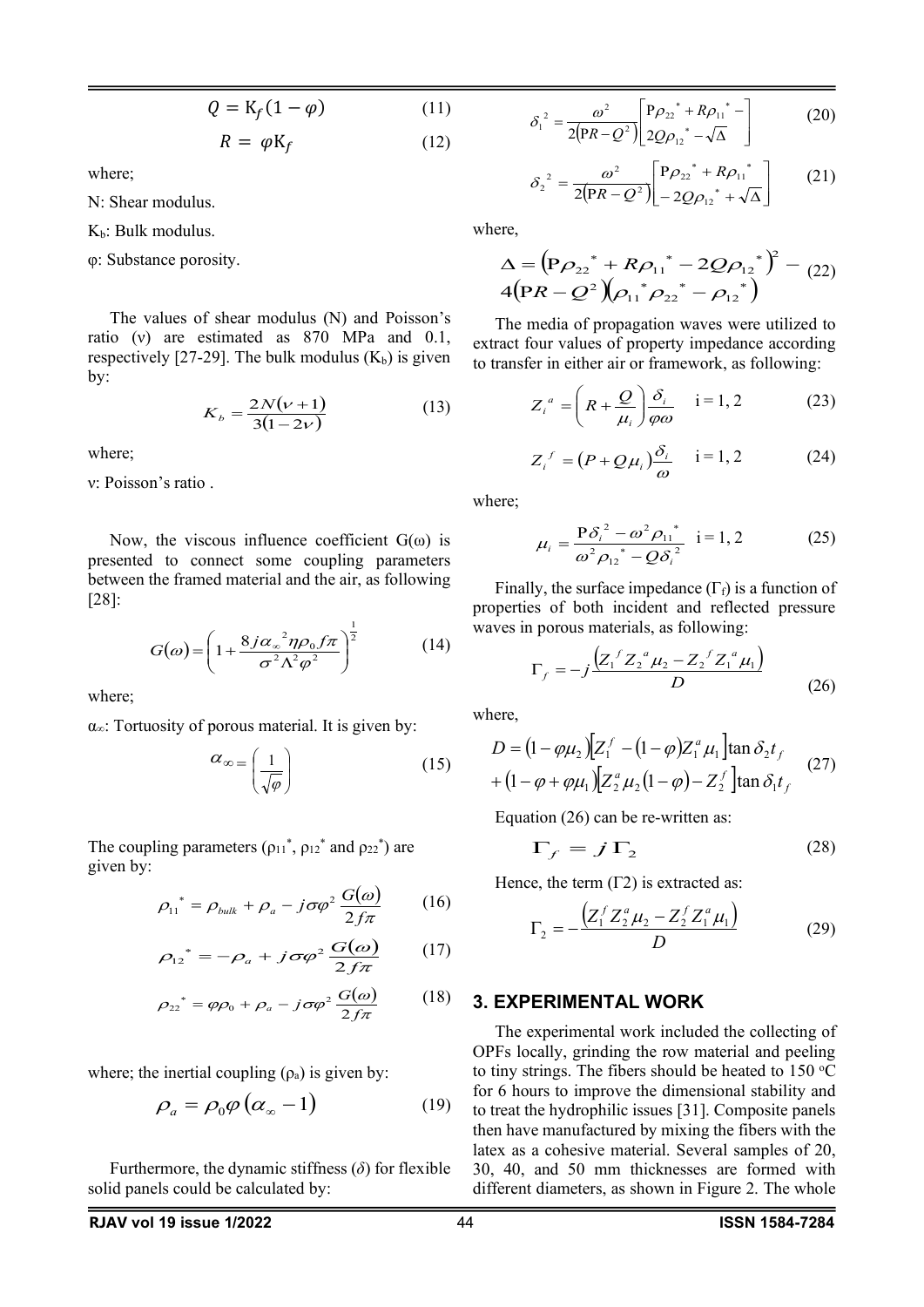process of the manufacturing and the tests was done according to ISO10534-2.



**Figure 2.** Samples manufactured in this study, 100 mm diameter and 28 mm diameter for each panel thickness

The experimental tests have developed to demonstrate actual values of AAC for the panels. The measurements have done at Noise and Vibration Laboratory, UTHM University, Malaysia. An impedance tube instrument was used to test the samples, as shown in Figure 3.



**Figure 3.** Impedance tubes and setup system

The impedance instrument has two tubes. Large tube (100 mm) used to measure AAC at low frequencies (100-1200 Hz), and a smaller tube (28 mm) used with higher frequencies (more than 1600 Hz). Thus, the selected samples have two circular shapes to fit the diameters of the impedance tubes. Other tools used were: computer, noise generator, loud speakers, audio amplifier, microphones and power supply. Each test was repeated three times to confirm the measurements data where the time that required acquiring the absorber's spectrum by the instrument took approximately 10 s with a resolution of 3.13 Hz. A calibration process [32, 33] has been utilized for GRAS-42 AB microphone at calibrations sensitivity of 114 dB at 1 kHz. Random set of individual fibers have taken to measure the dimensions of the fibers, as shown in Table 2, using electronic microscopy of 50X magnification.

| Table 2. Features for selected individual fibers |  |
|--------------------------------------------------|--|
|--------------------------------------------------|--|

| Feature  | Average value      |  |
|----------|--------------------|--|
| Diameter | $0.28$ mm          |  |
| Length   | 32.43 mm           |  |
| Volume   | $1.9 \text{ mm}^3$ |  |

Figure 5 show photos for some selected fibers. Moreover, the bulk density for each panel has measured also, as shown in Table 3.



**Figure 5.** SEM images for some individual fibers

**Table 3.** Bulk densities for the selected panels

| <b>I aprove the measures</b> for the screeged patients |              |                  |  |  |
|--------------------------------------------------------|--------------|------------------|--|--|
| Thickness                                              | Bulk density | Mixing ratio     |  |  |
| (mm)                                                   | $(kg/m^3)$   | (OPFs:Latex:Air) |  |  |
| 20                                                     | 120          | 20:10:70         |  |  |
| 20                                                     | 160          | 30:10:60         |  |  |

20 1 200 1 40:10:50 30 205 40:10:50

| 40 | 210 | 40:10:50 |
|----|-----|----------|
| 50 | 210 | 40:10:50 |
|    |     |          |
|    |     |          |

## **4. RESULTS AND DISCUSSIONS**

The values of AAC for selected composite samples determined theoretically and experimentally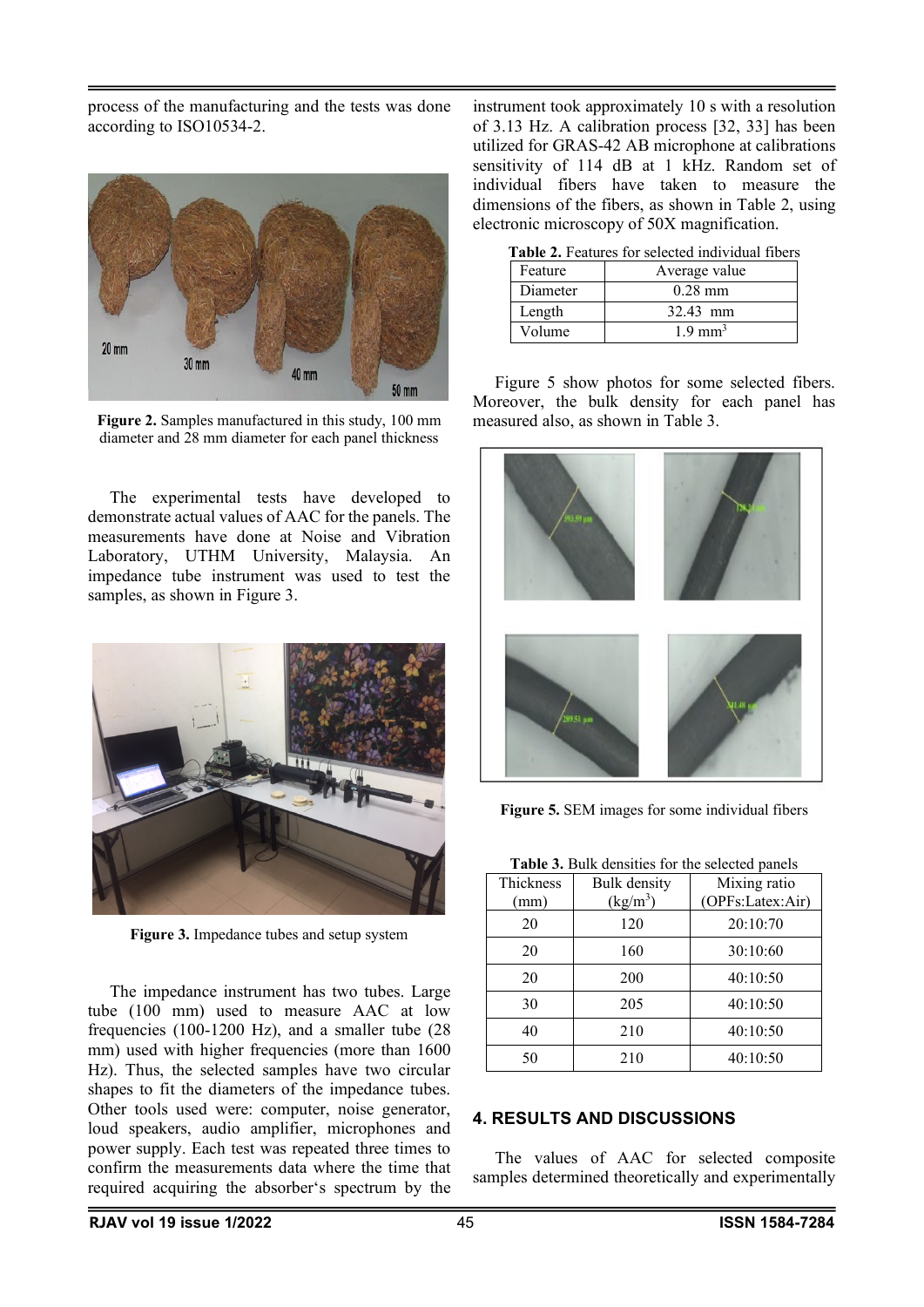at different thicknesses, densities and frequencies, as shown in Figures 6-11.

The results show that AAC values have increased due to the increase in the thickness, where the absorption increases as colliding wave goes longer path through the material, thus losses its energy due to dissipative effect of viscosity and thermal losses within the material. In general, the AAC values improved by 10-20 % for each 10 mm layer added. On the other hand, the increasing in the bulk density of the panel improves the AAC values by 5-15 % for each 40 kg/m<sup>3</sup> added. The behavior of the results for both theoretical and experimental works is very similar because of using adequate range of thicknesses and densities.

Furthermore, the values of AAC are varied directly with the sound frequency passed through the sample. In low frequencies (100-1200 Hz), there is a kind of linear relationship between the AAC and the frequency, where the AAC value increased with the frequency until a peak value of: 0.36, 0.44, 0.59 and 0.61 for 20, 30, 40 and 50 mm, respectively. Take into account that in the theoretical result, the linear relationship may extend up to 2500 Hz. However, in low frequencies, the comparison between AAC values is not well recognized and that is attributed to the high acoustic resistance which already leads to diminish sound transmission. In high frequencies (more than 1600 Hz), there is a fluctuating cyclic relationship between the AAC and the frequency, where the peak values of AAC were: 0.63 at 3200 Hz for 20 mm thickness, 0.67 at 3600 Hz for 30 mm thickness, 0.71 at 3300 Hz for 40 mm thickness and 0.78 at 3400 kHz for 50 mm thickness.

The comparison between calculated values of AAC with that obtained experimentally show differences by  $\pm 20\%$ . The discrepancies between experimental and analytical values are due to the fluctuation in the theoretical values that extracted from several resources, where they involved different conditions or assumptions in the analysis. Other reasons are due to the experimental data collected by the impendence tube, where the switching between large tubes, assigned for low frequencies, and small tube, assigned for high frequencies, created unexpected sharp notch in the AAC value after combining the whole data from both tubes. Furthermore, the low values of flow resistivity  $( $4000 \text{ Ns/m}^4$ ) and porosity ( $< 1$ ) of the samples$ may add another reason for extra error [34].



**Figure 6.** AAC for 20 mm, 120 kg/m<sup>3</sup> sample



**Figure 7.** AAC for 20 mm,  $160 \text{ kg/m}^3$  sample



Figure 8. AAC for 20 mm, 200 kg/m<sup>3</sup> sample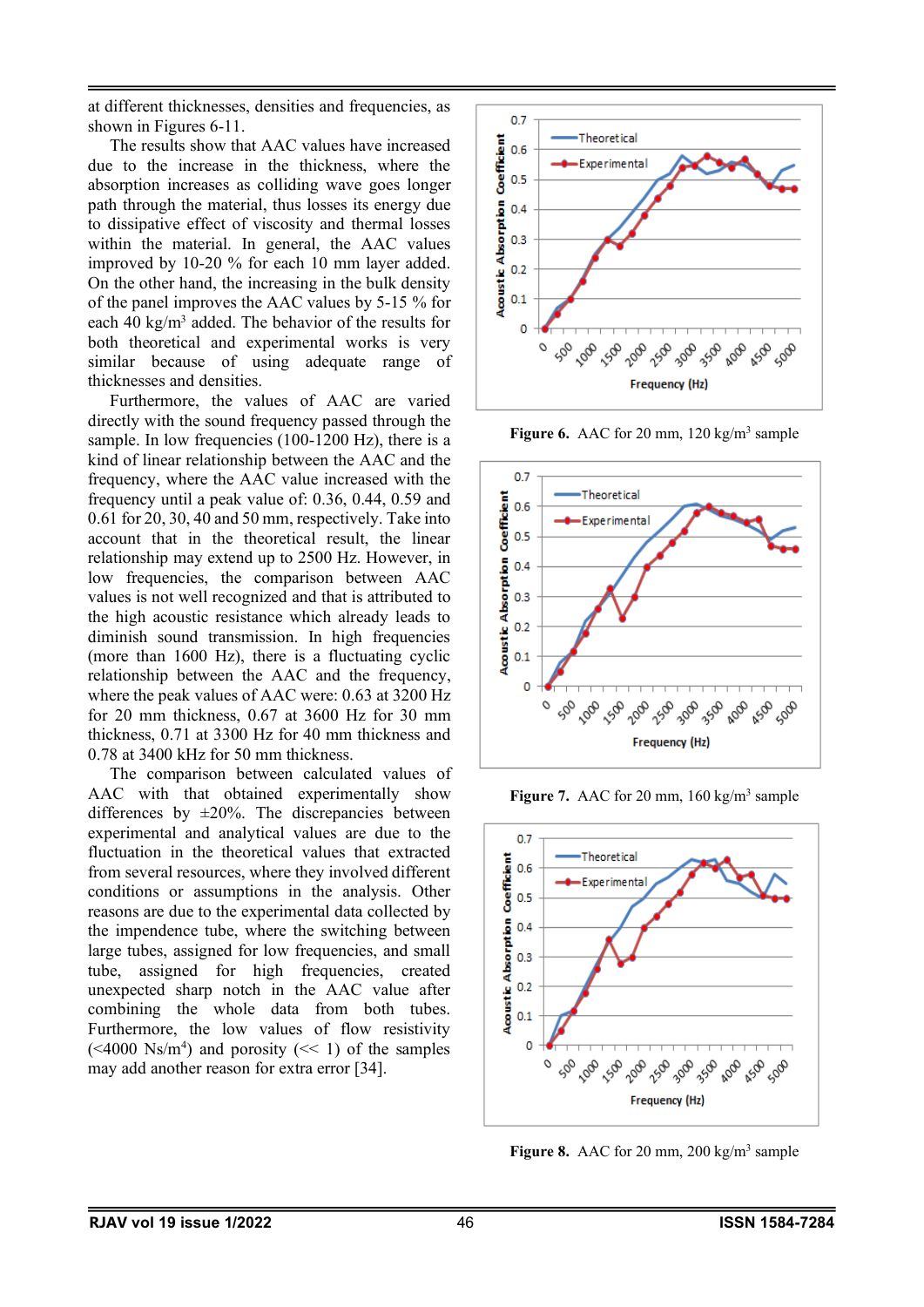

**Figure 9.** AAC for 30 mm, 205 kg/m<sup>3</sup> sample





**Figure 10.** AAC for 40 mm,  $210 \text{ kg/m}^3$  sample

Figure 11. AAC for 50 mm, 210 kg/m<sup>3</sup> sample

#### **5. CONCLUSIONS**

The study seeks to evaluate thermo-acoustic performance of composite panels made of oil palm fibers and latex. The reference parameter, AAC, has been calculated theoretically by modified Allard approach and depending on the thermo-physical properties of the fibers and the medium. The study involved experimental works for validation purposes, where many samples have been manufactured with different thicknesses and densities. The results show that the value of AAC has increased by increasing the thickness and bulk density for a certain range. The increasing in the value of the AAC was between 10- 20% for each increasing in the thickness by 10 mm. On the other hand, the increasing in the bulk density of the panel improves the AAC values by 5-15 % for each  $40 \text{ kg/m}^3$  added. However, these results are conclusive for certain combination of materials under limited conditions and concentration ratios.

## **ACKNOWLEDGMENTS**

Authors are grateful to Noise and Vibration Laboratory, Faculty of Mechanical and Manufacturing Engineering - UTHM University (Malaysia) for facilitation of the laboratory works. Grateful is extended as well for encouraging of completing this work by College of Health and Medical Technology-Middle Technical University and College of Engineering - Mustansiriyah University (Iraq).

### **REFERENCES**

- [1] Lamyaa J., Tawfeeq M., An investigation into practical values of sound transmission loss across natural Luffa fibers, *Epitoanyag, Journal of Silicate Based and Composite Materials*, Vol. 72, No. 3, 2020, pp. 106-109.
- [2] Hadeel M., Tawfeeq. M., Thermal insulation performance of wood-plastic composite panels as alternative to Alucobond cladding sheets for buildings, *Journal of Engineering and Sustainable Development*, Vol. 24, No. 2, 2020, pp. 425-433.
- [3] Abdel-Hakim A., Awad E., El-Nemr, K., El-Basheer T., Impact of gamma radiation and multi-walled carbon nanotubes on the mechanical and acoustical properties of reinforced sisal fiber/polyester resin composites, *Radiation Physics and Chemistry*, Vol. 189, 2021, 109768.
- [4] Abdel-Hakim A., El-Basheer T. Abd El-Aziz A., Afifi, M, Acoustic, ultrasonic, mechanical biodegradability of sawdust/recycled expanded polystyrene eco-friendly composites, *Polymer Testing*, Vol. 99, 2021, 107215.
- [5] Ravindran A., Investigation of inverse acoustical characterization of porous materials used in aircraft noise control application, Thesis, Wichita State University, 2007.